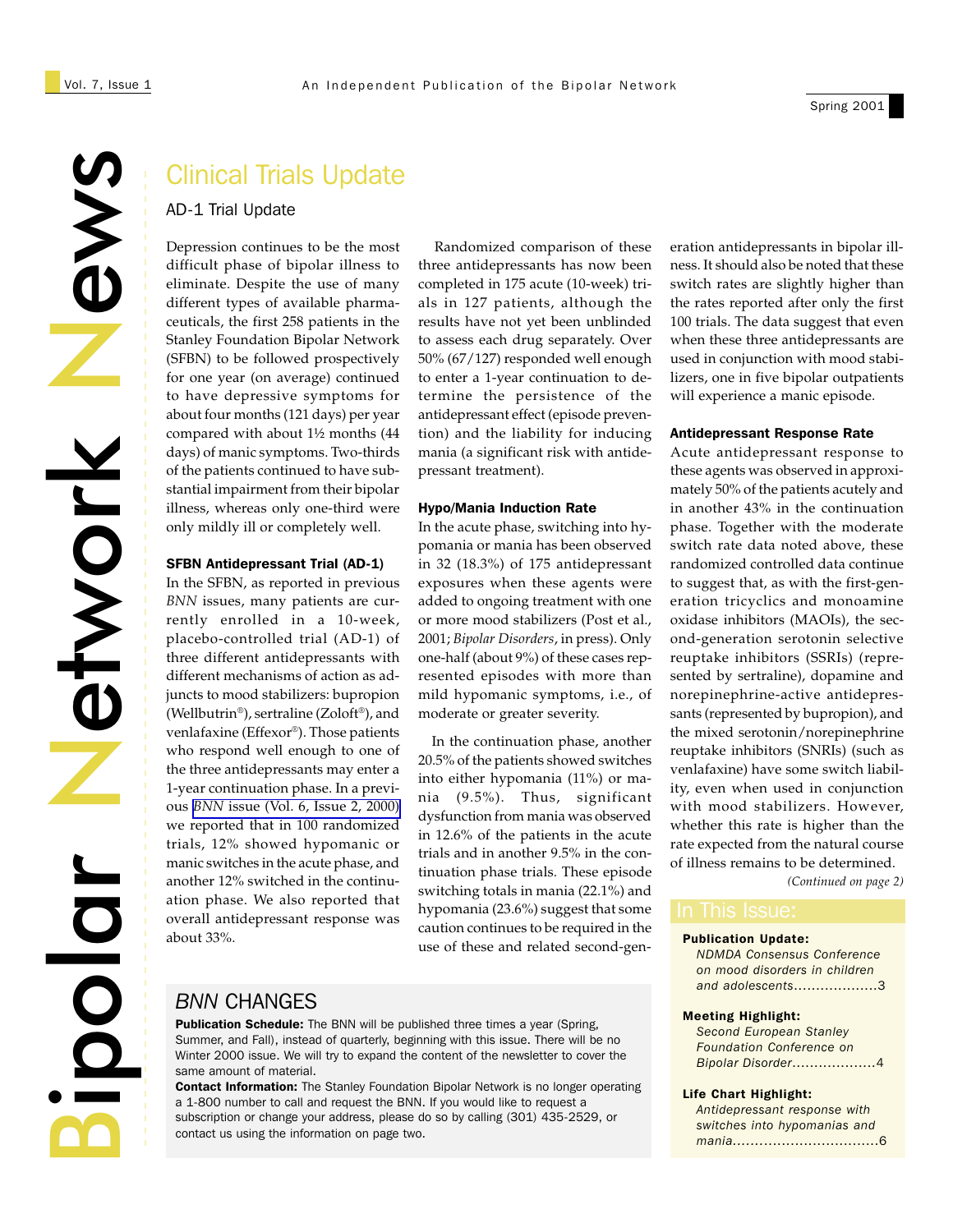|                                                                            |                                   |                          |                              | Preliminary Schema for Antidepressant (AD) Use in Depression Breaking Through One or More Mood Stabilizers (MS) |
|----------------------------------------------------------------------------|-----------------------------------|--------------------------|------------------------------|-----------------------------------------------------------------------------------------------------------------|
| $I.$ (A). Non-rapid cycling                                                |                                   | н.                       | If Non-response to $MS + AD$ | <b>III. Antidepressant Adjuncts</b>                                                                             |
|                                                                            | Add AD                            |                          | • Lithium Augmentation       | <b>Sleep Deprivation</b>                                                                                        |
|                                                                            | (B). Rapid cycling or             | • Thyroid Augmentation   |                              | <b>High Lux Light Therapy</b>                                                                                   |
| polyphasic episode<br>• Add 2nd MS, especially lamotrigine<br>• Add 3rd MS |                                   |                          | • Switch AD                  | Omega-3 Fatty Acids                                                                                             |
|                                                                            |                                   |                          | • Add Lamotrigine            | Ascorbate                                                                                                       |
|                                                                            |                                   |                          | $\bullet$ MAOI               | Folate                                                                                                          |
|                                                                            | $\bullet$ Add AD                  |                          | • Electroconvulsive Therapy  |                                                                                                                 |
| $(C)$ . Adjuncts for:                                                      |                                   |                          | • Vagus Nerve Stimulation    |                                                                                                                 |
|                                                                            | <b>Sleep, Anxiety, Agitation:</b> | <b>Memory:</b>           | Alcohol:                     |                                                                                                                 |
|                                                                            | • High potency benzodiazepines    | Donezepil                | Naltrexone                   |                                                                                                                 |
|                                                                            | • Gabapentin                      | Calcium channel blocker? | Acamprosate                  |                                                                                                                 |

### Clinical Trials Update

*(Continued from page 1)*

### Treatment Alternatives

Response rates and switch rates to the individual drugs require further direct study. One promising alternative approach is with the drug lamotrigine (Lamictal®). As noted previously in the *BNN*, response rates of about 50% have been observed in blind monotherapy trials [\(Calabrese et al., 1999;](http://www.ncbi.nlm.nih.gov/entrez/query.fcgi?cmd=Retrieve&db=PubMed&list_uids=10084633&dopt=Abstract) *J Clin Psychiatry* 60: 79–88; [Frye et](http://www.ncbi.nlm.nih.gov/entrez/query.fcgi?cmd=Retrieve&db=PubMed&list_uids=11106131&dopt=Abstract) al., 2000; *[J Clin Psychopharmacol](http://www.ncbi.nlm.nih.gov/entrez/query.fcgi?cmd=Retrieve&db=PubMed&list_uids=11106131&dopt=Abstract)* 20: 607–614), with low rates of switching into hypomania or mania in each study (Calabrese et al., 5.4%; Frye et al., 6.1%). One way of sequencing some of the initial alternative options is outlined in the table above. The main difference in this suggested approach is that it is based on the patient's prior course of illness and rapidity of cycling. In those patients without a rapid cycling pattern, an antidepressant would be added to the mood stabilizer regimen (because of the low risk of a manic switch). In those with more rapid or continuous cycling frequencies, the addition of another mood stabilizer would be recommended (because of the higher risk of switching and cycling acceleration with antidepressants in these patients). If this did not prove effective, an antidepressant and, subsequently, other adjunctive approaches as noted in the table, could then be added. ■

### Bipolar Network News

**Editor-in-Chief:** Associate Editor: Production & Design:<br>
Robert M. Post. MD Gabriele S. Leverich, MSW Chris S. Gavin Gabriele S. Leverich, MSW

The *BNN* is published three times a year by an international group of investigators working with patients with bipolar disorder to better understand the long-term course and treatment of the illness. The newsletter is available free of charge to all who request it. Although the editors of the *BNN* have made every effort to report accurate information, much of the work detailed here is in summary or prepublication form, and therefore cannot be taken as verified data. The *BNN* can thus assume no liability for errors of fact, omission, or lack of balance. Patients should consult with their physicians, and physicians with the published literature, before making any treatment decisions based on information given in this issue or in any issue of the *BNN*.

Publication of the *BNN* is made possible by an unrestricted grant from Janssen Pharmaceutica [\(http://us.janssen.com\)](http://us.janssen.com/), a division of the Johnson and Johnson company.

The opinions expressed in the *BNN* are solely those of the editor, and do not necessarily represent the views of the Stanley Foundation or the National Institute of Mental Health. For any comments or suggestions you may have, or to be placed on the mailing list, please contact us at:

### Bipolar Network News

10 Center Drive MSC 1272<br>Bldg. 10, Room 3S239

NIMH **Telephone:** (301) 435-2529<br>10 Center Drive MSC 1272 **Fax:** (301) 402-0052 Bldg. 10, Room 3S239 **Website:** www.bipolarnetwork.org<br>Bethesda, MD 20892-1272 **E-mail:** info@bipolarnetwork.org E-mail: info@bipolarnetwork.org

### Research Update

*(Continued from page 3)*

also document a 10-fold increase risk for BPD in boys and girls with ADHD relative to age- and gender-matched control subjects without ADHD.

"The high comorbidity between BPD and CD [*Conduct Disorder*] is not surprising considering that juvenile mania is frequently mixed (dysphoric) and commonly associated with 'affective storms,' with prolonged and aggressive temper outbursts.... Although limited, a recent literature documents a significant overlap between BPD and ODD [*Oppositional Defiant Disorder*]."

> Thomas J. Spencer, Joseph Biederman, Janet Wozniak, Stephen V. Faraone, Timothy E. Wilens, and Eric Mick, Massachusetts General Hospital and Harvard Medical School

*"Parsing Pediatric Bipolar Disorder from its Associated Comorbidity with the Disruptive Behavior Disorders"*

"A meta-analysis of all available placebo-controlled trials  $(n = 12)$  of tricyclics (TCAs) in patients between 6 and 18 years concluded that the difference between active treatment and placebo is too small to be clinically significant....Thus, at this time, SSRIs are the initial medication choice in this age group.

"More than 400 case reports and small trials have been reported on the treatment of bipolar children and adolescents.... Positive reports have been published for lithium, divalproex, and carbamazepine; however, many reports have been based on retrospective chart reviews and small open-label studies...few placebo-controlled trials for bipolar, manic or mixed, in children and adolescents have been conducted."

### Graham J. Emslie and Taryn L. Mayes,

University of Texas Southwestern Medical Center *"Mood Disorders in Children and Adolescents: Psychopharmacological Treatment"*

"To date there are six controlled studies of CBT [*Cognitive Behavioral Therapy*] interventions with children. All are school-based studies of children with selfreported (but not with diagnosed) depression. Five of the six support the efficacy of CBT in reducing depressive symptoms. There is considerable variation in the nature of the CBT interventions.

"There are nine controlled or comparative studies of CBT for adolescent depression, seven of which found CBT efficacious at the end of acute treatment. Most include adolescents with diagnosed depressive disorders, and only one was conducted in a school setting.

"IPT [*Interpersonal Psychotherapy*] has demonstrated efficacy in two controlled trials, but long-term follow-up data are not yet available.

"...there is a question about whether CBT, medication, or combined treatment is more efficacious with depressed teenagers or with certain subgroups of these young people."

> John F. Curry, Duke University Medical Center *"Specific Psychotherapies for Childhood and Adolescent Depression"*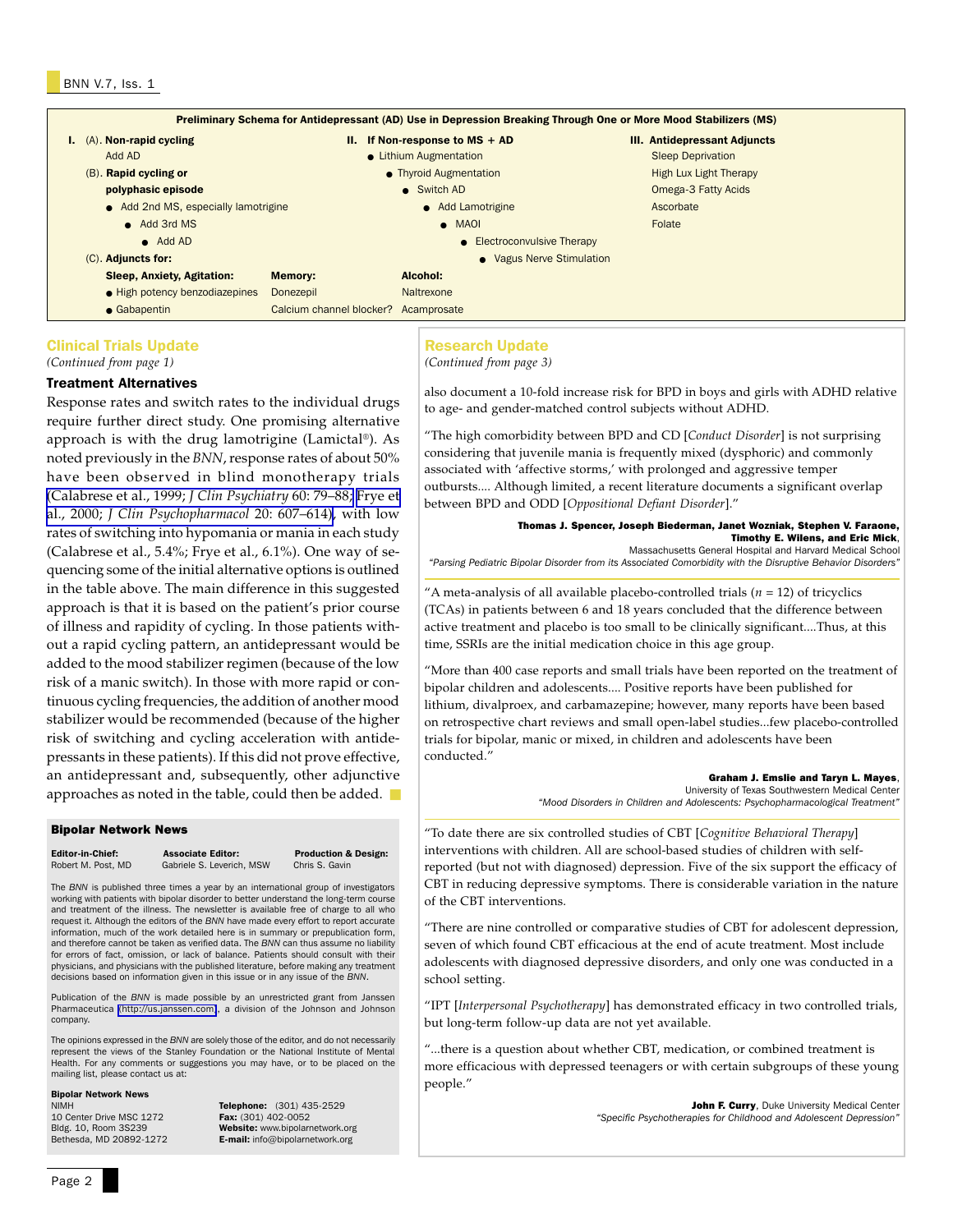# Research Update

NDMDA Consensus Conference: "The Unmet Needs in Diagnosis and Treatment of Mood Disorders in Children and Adolescents" *Published in [Biological Psychiatry, Vol. 49, Number 12, June 15, 2001](http://www.sobp.org/)*

"A recent National DMDA [*Depressive and Manic-Depressive Association*] survey of people with bipolar disorder indicated that the average length of time from onset of symptoms to correct diagnosis was 10 years.

"The National DMDA-sponsored conference on "Unmet Needs in Diagnosis and Treatment of Mood Disorders in Children and Adolescents" was organized with a goal of formulating a consensus statement that would be perceived as a strongly worded 'call to action,' and with the hope that the various interdependent organizations and individuals with the knowledge and ability to effect change would contribute in their area in answer to the call."

Lydia Lewis, National DMDA *"Unmet Needs in Diagnosis and Treatment of Mood Disorders in Children and Adolescents"*

"An area that we pediatricians are called upon more and more is to treat mood disorders.... ADHD is also aligned with mood disorders and is the most common neurobehavioral disorder of childhood. Earlier it was a condition treated only by child psychiatrists, but now it is treated also by pediatricians who have been chosen by patients as there is such a long wait for them to see a child psychiatrist.

"...because of the shortage of child psychiatrists, some pediatricians are treating depression with antidepressant medication under the supervision of adult psychiatrists."

Dr. Ordean L. Torstenson, Pediatric Generalist *"The Treatment of Mood Disorders in Children and Adolescents by General Pediatricians"*

"Research over the past 2 decades...has clearly demonstrated that children are capable of experiencing episodes of depression that meet standard DSM-IV criteria for major depressive disorder (MDD).

"Epidemiologic studies estimate the prevalence of depression is 2% in children...and 5 to 8% in adolescents.... Within 5 years of the onset of MDD, 70% of depressed children and adolescents will experience a recurrence.

"Despite similarities in the clinical picture and longitudinal course of MDD in children, adolescents, and adults...there are notable differences in the neurobiological correlates and treatment response of depressed patients in these different age cohorts that warrant careful consideration. Most notably, depressed children and adolescents do not show evidence of hypercortisolemia as is frequently reported in adults...and depressed children and adolescents fail to respond to tricyclic antidepressants..."

Joan Kaufman, Andres Martin, Robert A. King, and Dennis Charney, Yale University Department of Psychiatry *"Are Child-, Adolescent-, and Adult-Onset Depression One and the Same Disorder?"*

"Community epidemiologic surveys of self-reported depression symptom scales find that between 20 and 50% of children and adolescents exceed conventionally established adult cut points for clinically significant depression.... Point prevalence estimates of major depression based on diagnostic interviews are considerably lower than the rates based on self-report depression symptom scales—in the range



of 1%...to 6%.... The discrepancy between self-report symptom scores and diagnostic interview classifications might be explained by overreporting of mild mood difficulties or by the fact that a substantial proportion of young people might suffer from subthreshold depression.

"Uncertainty regarding the prevalence of mania among children and adolescents is due to divergence of opinion about whether youngsters with maniclike symptoms should be counted and, if so, the criteria by which they should be defined as cases.

"...parental psychopathology is the strongest predictor of the subsequent onset of child and adolescent depression and mania, although parental mania is much more specific in predicting offspring mania...than is parental depression in predicting offspring depression."

> Ronald C. Kessler, Shelli Avenevoli, and Kathleen Ries Merikangas, Harvard Medical School and Yale University School of Medicine *"Mood Disorders in Children and Adolescents: An Epidemiologic Perspective"*

"...children may be better off as research subjects than as patients, particularly when the treatments being used have not been examined in well-designed studies that are relevant to the particular children involved.

"Standard treatments should not be assumed to be safe or effective if they have not been subject to well designed studies. Examples abound of long established treatments that were later abandoned when shown to be harmful or ineffective.

"Research involving children with mood disorders should generally offer a reasonable prospect of benefit to all those involved, unless the risks are minimal. While federal regulations require that 'benefit' be restricted to medical benefits, from an ethical perspective there may be indirect benefits that could outweigh the burdens."

> Norman Frost, University of Wisconsin Medical School Program in Bioethics *"Ethical Issues in Research and Innovative Therapy in Children with Mood Disorders"*

"Reliable assessment of depression in children requires gathering information from both the parent and child, as well as from all other available information. The methodology for obtaining information from the child must be adapted to reword and better obtain information in those domains that are inherently difficult for children, including questions about internal affect state and questions requiring judgment. Because child depression is highly comorbid with other psychiatric disorders, including anxiety, attention-deficit/hyperactivity disorder (ADHD), and conduct disorder (CD), it is imperative that these and other psychiatric disorders be simultaneously assessed. "

> **Neil D. Ryan**, University of Pittsburgh *"Diagnosing Pediatric Depression"*

"A consistent and bidirectional overlap between BPD and ADHD has been reported in the literature. Systematic studies of children and adolescents with a diagnosis of BPD show that rates of ADHD range from 60% to 90% in pediatric patients with mania.... Studies of ADHD

*(Continued on page 2)*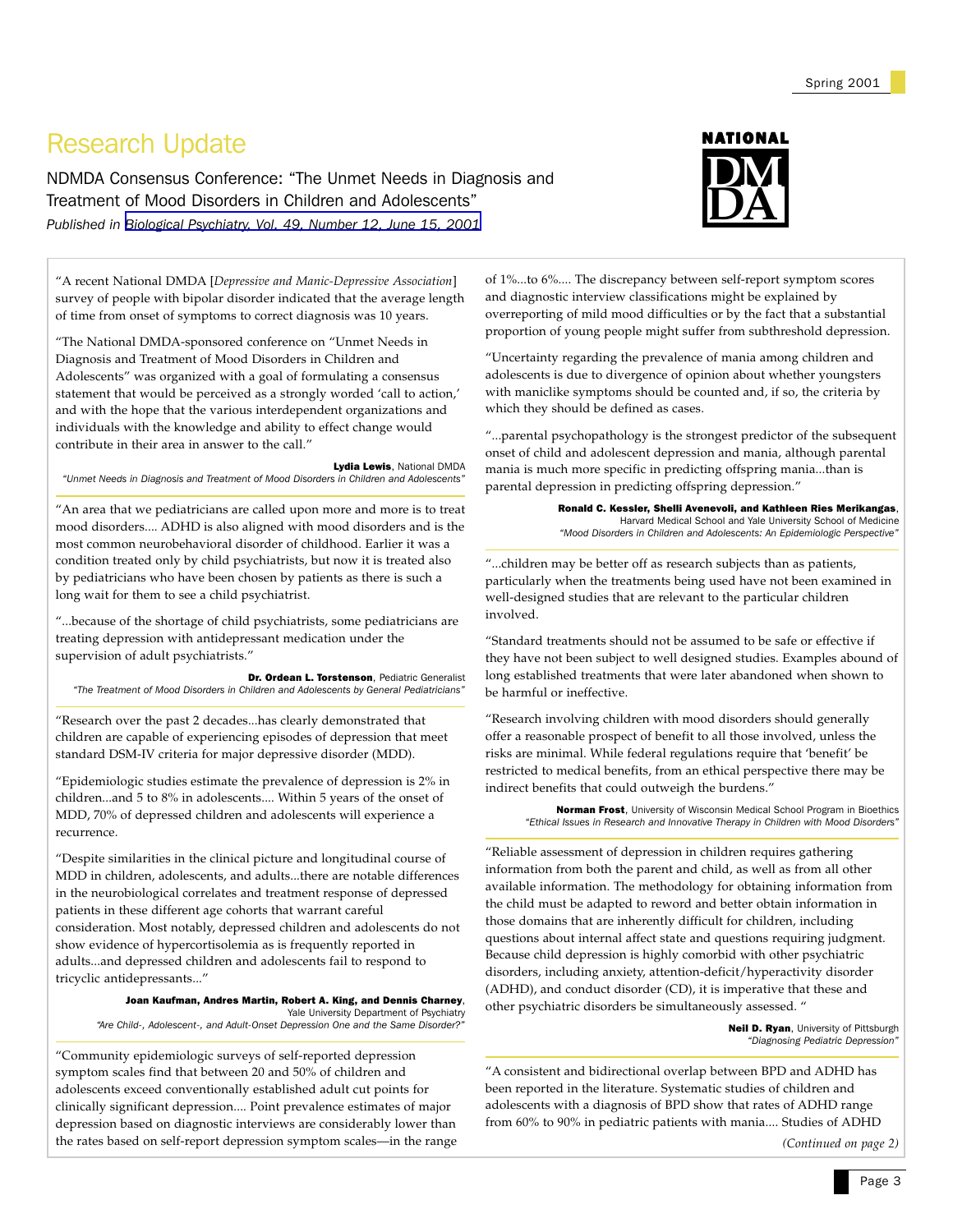Second European Stanley Foundation Conference on Bipolar Disorder Amsterdam, The Netherlands, September 21–22, 2000



In the last issue of the *BNN*, we featured highlights of the satellite symposium on bipolar disorder in children and adolescents held in Rotterdam, The Netherlands, September 20, 2000. In this issue, we present highlights of the larger Second European Stanley Foundation Conference on Bipolar Disorder, of which the satellite symposium was a part.

### Anticonvulsants

Dr. B. Amann et al. from the University of Munich and University of Freiburg, Germany, found in two

*"Eight of 10 patients showed a good antimanic response during the initial trial, seven patients got worse when topiramate was discontinued, and all seven improved with the reintroduction of topiramate, demonstrating clear therapeutic efficacy."*

separate studies that slow-release **valproate** (Depakote®) administered once daily was an adequate and well-tolerated treatment for both acute mania and continuation therapy. One group of 11 acutely manic patients and another group of 10 subsyndromal patients recovering from mania benefited just as much from once-a-day dosing as from twice-

a-day dosing. Once-a-day treatment could help increase compliance, particularly in mania, and smooth the transition from acute to continuation therapy.

● Even regular valproate can be given in a single nighttime dose for most individuals.

 Dr. Y. Bersudsky and colleagues at the Mental Health Center, Beersheva, Israel, performed a double-blind controlled trial of the anticonvulsant diphenylhydantoin (also called **phenytoin**) for five weeks versus placebo in patients with mania or schizoaffective mania. All patients received haloperidol (Haldol®) as well.

In 30 patients who have completed the study, significant therapeutic benefit for phenytoin over placebo was found on three different rating scales, beginning on week three.

 A number of investigators reported results from studies of the drug **topiramate** (Topamax ®). Dr. H. Grunze et al. from the University of Munich and the University of Freiburg, Germany, conducted an onoff-on study of adjunctive topiramate in 10 manic patients. Topiramate was given in conjunction with mood stabilizers for 10 days, then discontinued for six days, and then reintroduced, in doses from 25–200 mg/day. Eight of 10 patients showed a good antimanic response during the initial trial, seven patients got worse when topiramate was discontinued, and all seven improved with the reintroduction of topiramate, demonstrating clear therapeutic efficacy.

● These data provide additional support for the potential antimanic and mood stabilizing effects of topiramate, first suggested from the open case studies of adjunctive topiramate in the scientific literature.

 Dr. R. McIntyre and colleagues at the Centre for Addiction and Mental Health, Toronto, compared **topiramate** (50–300 mg/day) to **bupropion** SR (Wellbutrin®, 100–400 mg/day) for eight weeks as adjuncts to mood stabilizers in 26 bipolar outpatients with major depression. Both bupropion SR and topiramate showed a significant reduction in depressive symptoms and were not statistically different from each other. No patients switched into a manic episode on either treatment.

These preliminary results suggest that topiramate may have comparable antidepressant activity to bupropion SR, a remarkable finding if replicated.

 Dr. G. Sachs and co-workers at Massachusetts General Hospital did a retrospective chart review of all patients who had received **topiramate** at their bipolar clinic, and who had at least one follow-up visit. Fourteen patients fit the criteria, 13 of whom had at least one comorbid condition and eight who had rapid cycling. Patients on average were receiving three concomitant drugs. Eleven patients were on topiramate for more than two weeks, and of those, four had decreased severity of bipolar illness, and eight had clinically significant improvement in their primary comorbid condition. Four patients experienced an average weight loss of nearly 30 pounds. Adverse side effects led to eventual discontinuation of topiramate in five patients, and two patients discontinued treatment themselves because of lack of efficacy.

 Dr. E. Vieta et al. of the University of Barcelona, Spain, performed a study of adjunctive **topiramate** for six weeks in 21 patients with bipolar disorder who were considered resistant to treatment with lithium, carbamazepine (Tegretol®) and valproate. Nine patients were manic, six depressed, three hypomanic, and three mixed. Six of the 21 patients discontinued the study, but only one due to adverse side effects. After six weeks, the mean dose of topiramate was 158 mg/day. Six patients were considered responders to topiramate, although none of the patients with depression were responders. Ten patients experienced moderate weight loss.

● The lack of acute antidepressant response is similar to that observed in the SFBN by [McElroy et al.](http://www.ncbi.nlm.nih.gov/entrez/query.fcgi?cmd=Retrieve&db=PubMed&list_uids=10862801&dopt=Abstract) (2000*[; Biol Psychiatry](http://www.ncbi.nlm.nih.gov/entrez/query.fcgi?cmd=Retrieve&db=PubMed&list_uids=10862801&dopt=Abstract)* 47: 1025– [1033\)](http://www.ncbi.nlm.nih.gov/entrez/query.fcgi?cmd=Retrieve&db=PubMed&list_uids=10862801&dopt=Abstract) *(Continued on page 5)*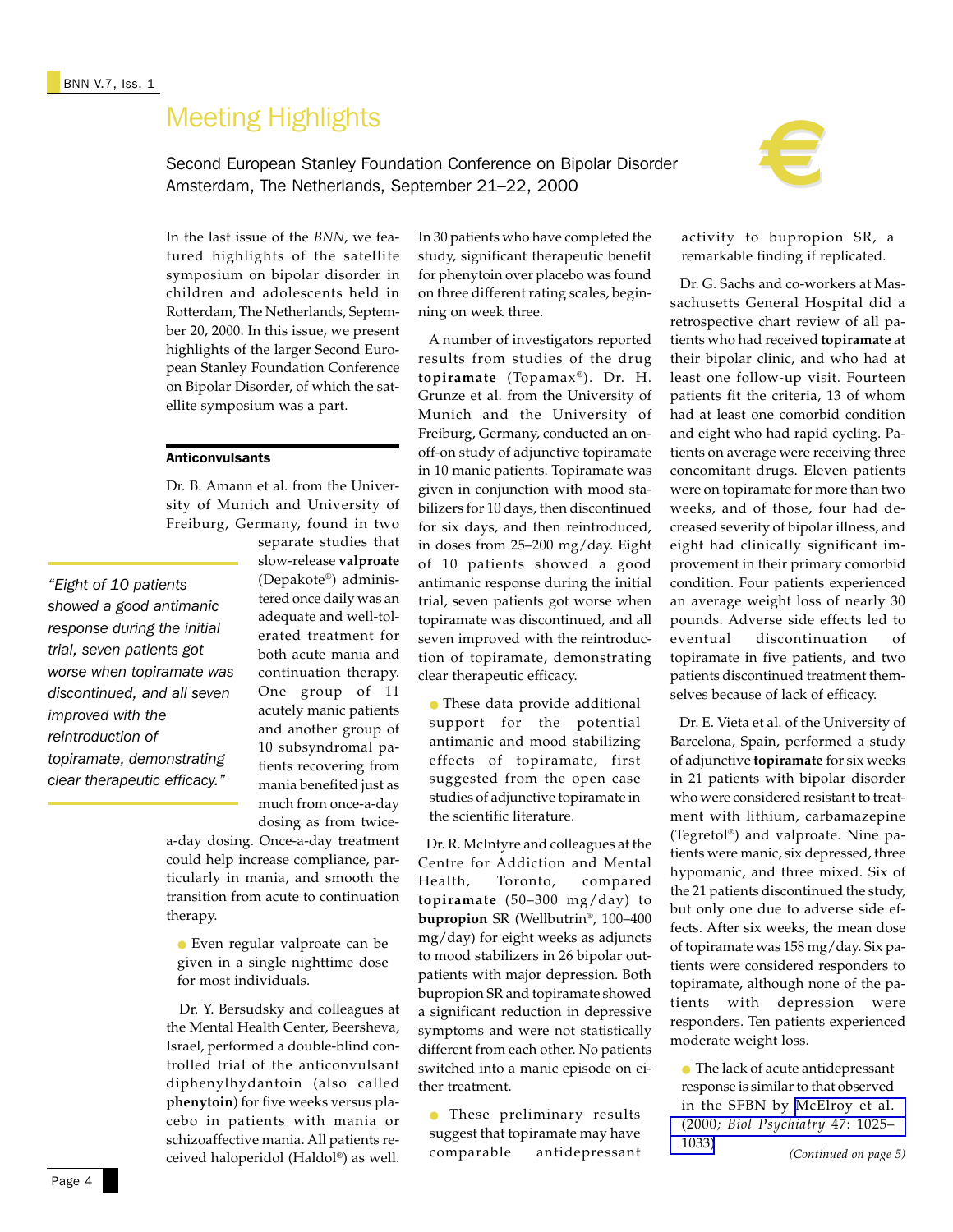*(Continued from page 4)*

### Atypical Antipsychotics

A variety of new data on the medications olanzapine (Zyprexa®) and risperidone (Risperdal®) were presented.

 Dr. R Baker and co-workers from Lilly Research Laboratories and Harvard Medical School found that in two inpatient double-blind, randomized trials investigating the efficacy of **olanzapine** for acute mania, worsening of mania occurred more often on placebo than on olanzapine, in contrast to previous reports in open trials that olanzapine induced or exacerbated mania.

 Dr. R. Baker and colleagues also investigated the efficacy of **olanzapine** in bipolar patients with depressive symptoms during mania in the same two studies noted above. Response to mood stabilizers can be different in patients with mania versus patients with depression during mania. In these studies, olanzapine was significantly superior to placebo in improving both manic and depressed symptoms. Worsening of depression was not significantly different between olanzapine and placebo.

 Dr. J. Frazier from Harvard Medical School and colleagues conducted a study of **olanzapine** monotherapy (2.5–20 mg/day) in 23 juvenile bipolar patients (ages 5–14) with mania or mixed symptoms. Sixty-one percent of patients responded, and 22 (96%) of 23 completed the study. Clinically significant increases in weight occurred in some patients, however.

 Dr. M. Namjoshi et al. at Lilly Research Laboratories conducted a 1-year study of **olanzapine** in mania, investigating the clinical, humanistic, and economic aspects of the drug. Patients with mania were randomized to either placebo or olanzapine for three weeks, and then were all given olanzapine for 49 weeks. Patients had a statistically significant improvement in (clinical) symptoms over the 49-week period, statistically significant improvement on several dimensions of a scale used to measure humanistic outcome, and saved an average of \$900/month compared to the year before olanzapine therapy.

 Dr. Namjoshi and co-workers also conducted a 6-week trial comparing **olanzapine** with placebo in patients who had been treated with lithium or valproate for at least two weeks before the study, and who were required to stay on these drugs during the olanzapine trial. Patients treated with olanzapine had statistically significant greater improvements in mania than patients on placebo, and greater improvements on six different scales of a rating instrument used to rate quality of life.

 Dr. M. Tohen of Lilly Research Laboratories and Harvard Medical School, along with colleagues from a variety of universities, performed several studies with olanzapine. A threeweek, double-blind study of **olanzapine** (5–20 mg/day) versus **valproate** (500–2500 mg/day) in hospitalized manic patients showed a statistically significant greater improvement on olanzapine.

 Dr. R. Licht and fellow scientists at the Stanley Bipolar Center in Denmark performed a 4-week trial of **risperidone** (6 mg) versus the antipsychotic **zuclopenthixol** (Clopixol®) in 14 patients with mania. Ten of 14 patients completed the study, and all achieved at least a 75% reduction on the primary mania rating scale used. Five of the patients were treated in conjunction with a mood stabilizer.

 Dr. F. Petty (University of Texas Southwestern Medical Center), Dr. G. Sachs (Massachusetts General Hospital), and Dr. C. Bowden (University of Texas Health Sciences Center) conducted a multicentre, 3-week, double-blind study comparing adjunctive **risperidone** (1–6 mg/day) with placebo in 158 manic bipolar patients with or without psychotic features. Risperidone was added to either lithium or valproate. Both patient groups (with or without psychotic features) showed improvement in total mania rating scale scores, indicating that risperidone-related improvement in manic symptoms is not due solely to its antipsychotic effects. In this same patient sample, Drs. Bowden and Sachs reported that risperidone was well-tolerated compared with placebo with regards to adverse side effects.

 Dr. M. Reinares and fellow researchers at the Bipolar Disorders Program in Barcelona, Spain, looked at 20 bipolar I and bipolar II patients, who

were euthymic for at least six months and treated with antipsychotics. Eleven patients had been treated with **risperidone**, and nine with typical antipsychotics. In neuropsychological testing, patients on risperidone showed more cognitive flexibility and better

*"Patients treated with olanzapine had statistically significant greater improvements in mania than patients on placebo, and greater improvements on six different scales of a rating instrument used to rate quality of life. "*

occupational functioning than those treated with conventional antipsychotics.

*(Continued on page 8)* Dr. E. Vieta et al. of the University of Barcelona, Spain, and the Spanish Group for the Study of Risperidone in Affective Disorders, conducted a 6 month study of the efficacy and safety of **risperidone** in conjunction with mood stabilizers in patients with mixed mania. Thirty-one patients participated in the open study; the mean risperidone dose was 4.2 mg/day. After the second week of treatment, highly significant improvements were seen in all outcome measures with risperidone. After four weeks, 74% of the patients on risperidone were classified as responders. At the end of the 6-month study, 71% were without symptoms or only mildly ill, with no reports of tardive dyskinesia; only 16% of the patients discontinued the study. A larger study by the same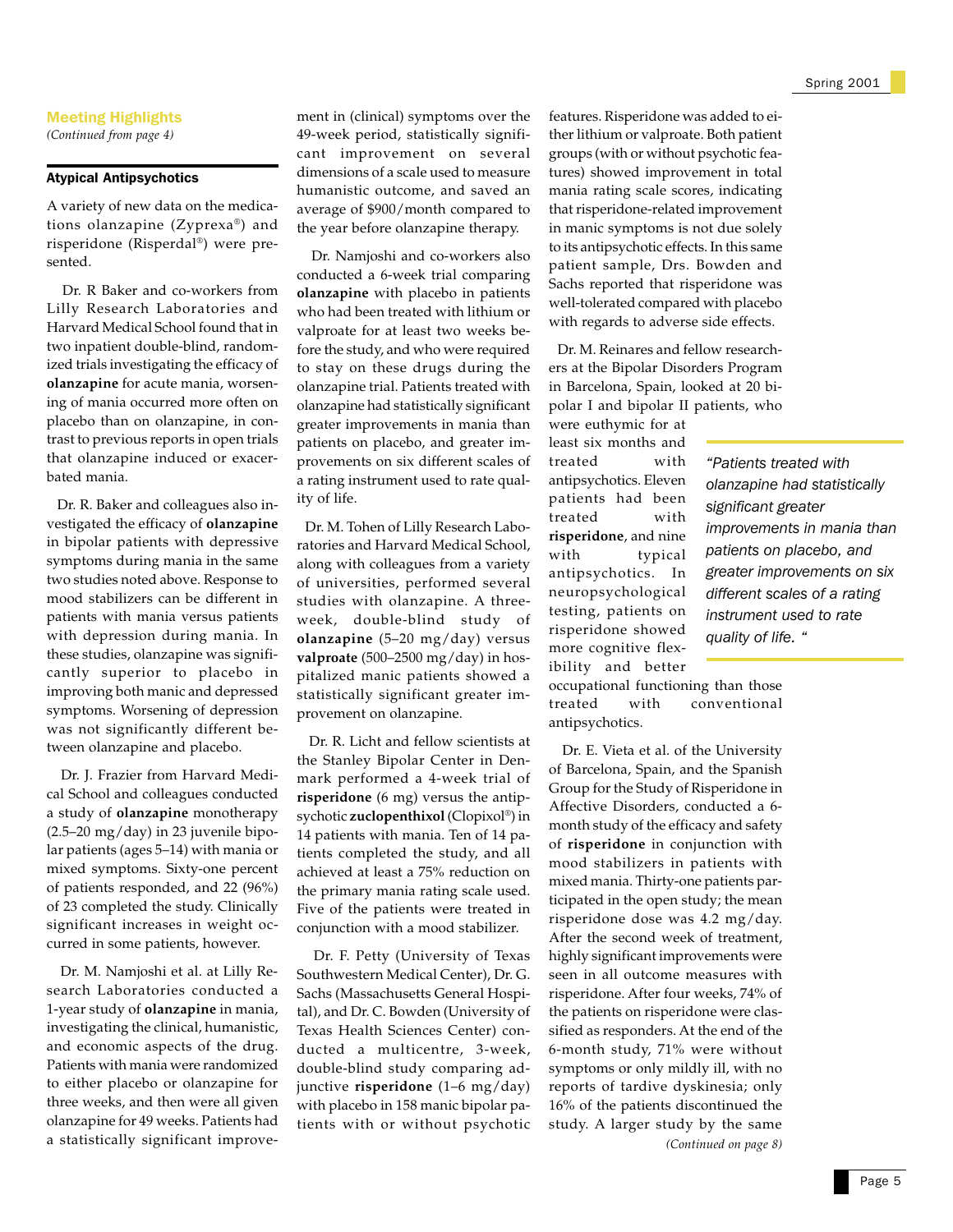# Life Chart Highlight

Antidepressant response with switches into recurrent brief hypomanias (RBH) and then mania.

As noted in "Clinical Trials Update" (page one), the Stanley Foundation Bipolar Network (SFBN) is conducting a 10-week, placebo-controlled trial (AD-1) of three different antidepressants as adjuncts to mood stabilizers—bupropion (Wellbutrin®), sertraline (Zoloft®), and venlafaxine (Effexor®)—with a 1-year continuation phase for good responders. Here we present two different life charts from patients who volunteered to enter the double-blind, randomized trial. The study results remain blinded until recruitment is completed.

### Life Chart Patterns

As illustrated in figure 1, the (blinded) antidepressant was added with good effect, but recurrent brief hypomanias (RBH) emerged (8/30 through 9/27), although they appeared to resolve spontaneously. However, 10 weeks after starting the antidepressant, a more severe mania began, and the antidepressant was discontinued.

 In figure 2, antidepressant treatment was associated with periods of hypomania, but in this case, they resolved spontaneously. Thus, some of the switches into hypomania discussed on page one may not be problematic.

 Joffe and colleagues recently reported that in a study of patients randomized to receive the addition of either paroxetine (Paxil®) or a second mood stabilizer (lithium or valproate) to their current mood stabilizer, the rate of switch did not differ. Paroxetine was better tolerated than the second mood stabilizer, however. What predicted a switch into mania or hypomania with either approach was the history of a mania directly

preceding the depression, i.e., a biphasic episode or the mania-depression-well interval (M-D-I) pattern.

### Duration of Antidepressant **Treatment**

Altshuler et al. found that in those bipolar patients doing well after two months following the addition of an antidepressant, further continuation of the antidepressant was associated with a lower rate of relapse into depression (35–40%) than when the antidepressant was discontinued (relapse rate of 67%). The SFBN has replicated these findings virtually identically in another 83 patients and, like the original study, found no increased risk of switch into mania (about 20%) in those who continued on their antidepressant compared with those who stopped taking it.

### Therapeutic Implications

Although these open naturalistic observations remain to be confirmed in prospective randomized studies, they do provisionally suggest that the prior recommendation of discontinuing antidepressants in bipolar patients as soon as possible should be reevaluated. Rather, if one is doing well following the addition of an antidepressant, it may be advisable to continue treatment in order to decrease the risk of the occurrence of a subsequent depression. This current reformulation is consistent with the general conservative treatment principle in bipolar illness: if one's mood is stable, do not alter the treatment regimen; if it is not, one should continue to seek changes and alternatives that might be more effective. ■



■ What is a life chart? *A life chart is a method to systematically track and monitor one's retrospective and prospective course of illness and treatment.*

### ■ What is the purpose of creating a life chart?

*With daily entries, a graphic representation of the course of illness and response to treatment is built. It can be easily shared with treatment providers or family members and becomes a continuous and permanent record.*

■ How is a life chart constructed? *Patients rate their mood and functional impairment on a scale, which is converted to a chart. Manic episodes are coded above and depressive episodes below a date line that signifies baseline (or euthymic) mood. Treatments are coded above the manic episode range, and other comorbidities and stressors are noted below the depressive episode range.*

■ How do I get a life chart? *Please contact the National Depressive and Manic-Depressive Association (NDMDA) at:*

### *NDMDA*

*730 N. Franklin St. Suite 501 Chicago, IL 60610 1-800-826-3632 [www.ndmda.org](http://www.ndmda.org/)*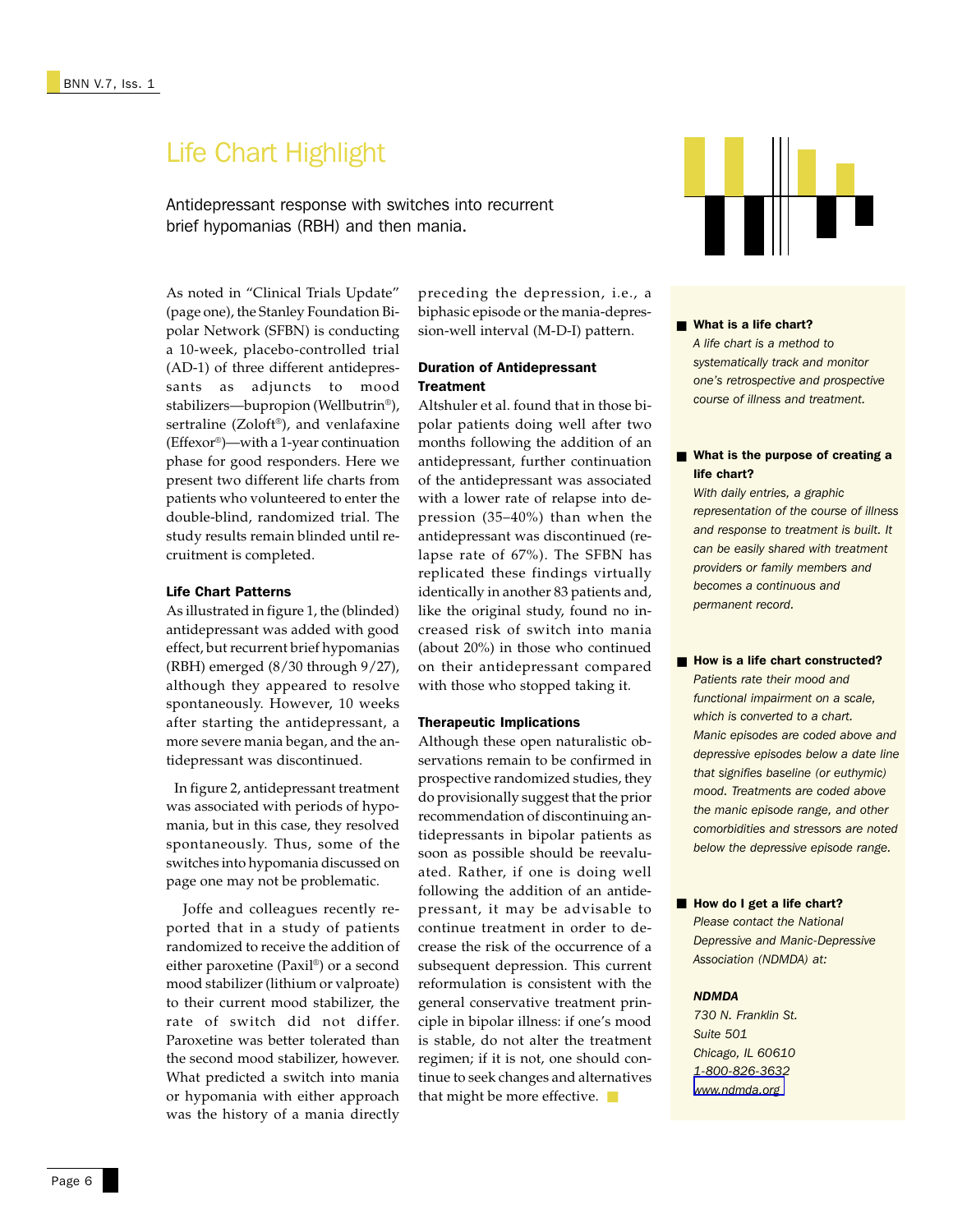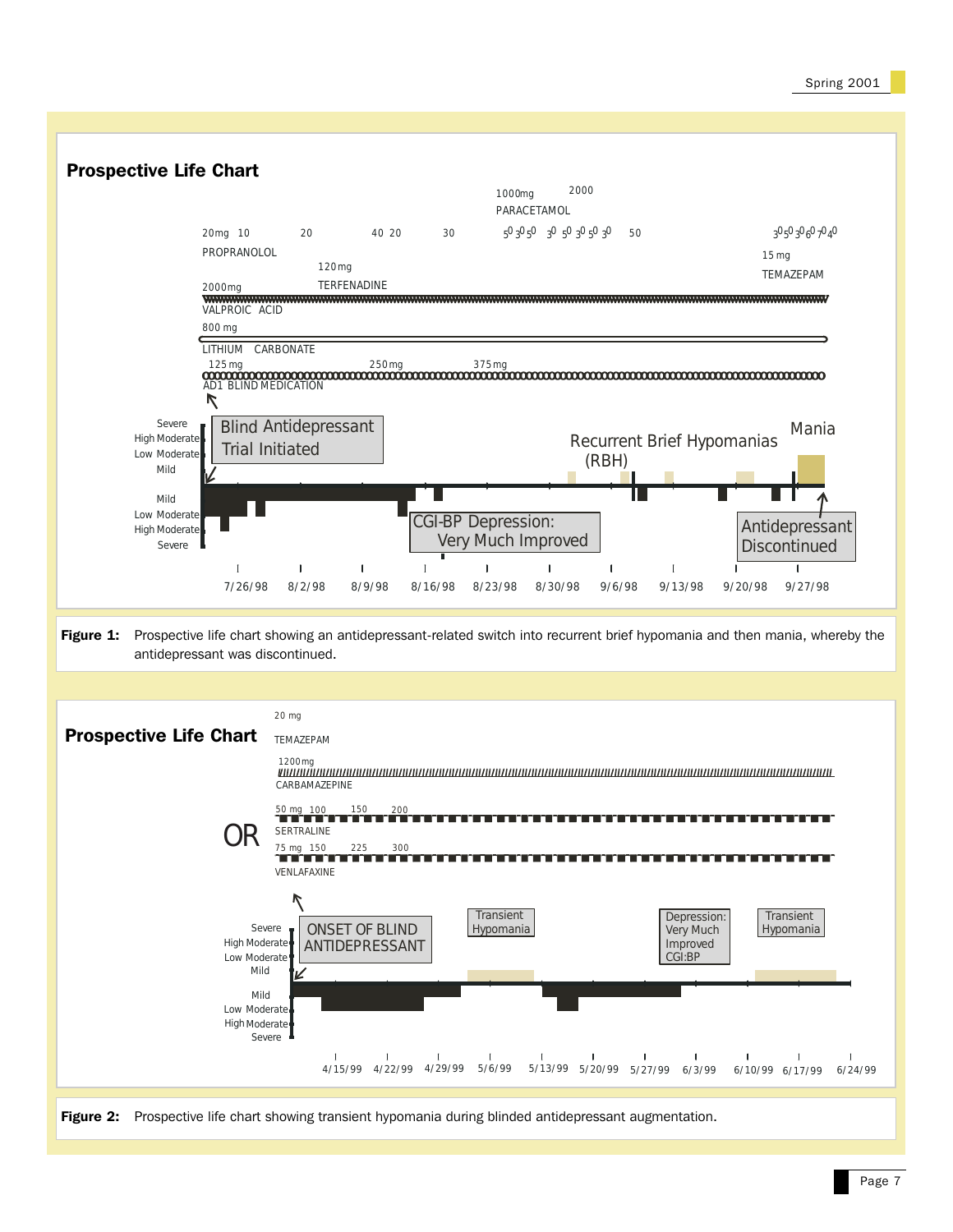*(Continued from page 5)*

group in 541 patients with schizoaffective disorder (bipolar type) or bipolar disorder with mania, hypomania, or mixed symptoms also showed highly significant improvement in patients taking mood stabilizers in conjunction with risperidone; after six months, 76% of the patients were classified as responders.

 Dr. L. Yatham of the University of British Columbia, Vancouver, Canada,

*"The average age for a definitive diagnosis of bipolar disorder was 36.2 years, which was 12.5 years from the first symptoms to a definitive bipolar diagnosis, and 6.6 years from first manic or hypomanic episode to definitive diagnosis."*

also performed a double-blind study of **risperidone** versus placebo in conjunction with mood stabilizers (lithium, valproate, or carbamazepine). In 150 patients in a manic or mixed episode, risperidone showed significant improvement over placebo in those with and without psy-

chotic features, and was generally well-tolerated.

### Course and Treatment

Dr. F. Akdeniz and colleagues from Ege University, in Izmir, Turkey, investigated the **effects of pregnancy and postpartum period** on the course of illness in 72 women with bipolar disorder. Two psychiatrists blind to the course of illness took the childbirth history, and two other psychiatrists prepared a retrospective life chart of the illness of each patient. Of the 72 women, 39 (54%) experienced onset of the illness after the childbearing was completed; the onset of the illness was during the postpartum period in 14  $(19%)$  of the women; four  $(6%)$  with illness onset before childbearing experienced no episodes during pregnancy or postpartum; and 15 (21%) with onset before childbearing experienced episodes during either pregnancy or postpartum. These investigators concluded that postpartum episodes were associated with: (1) early age of onset of the illness; (2) the prior frequency of episodes; (3) the occurrence of episodes during pregnancy; (4) the presence of episodes during the first postpartum period; and (5) a history of the premenstrual syndrome.

 Dr. G Akkerhuis et al. from University Medical Centre Utrecht, The Netherlands, conducted a retrospective study of the **diagnosis of bipolar disorder in 55 Dutch patients** from the Utrecht site of the Stanley Foundation Bipolar Network. They found that the average age of onset of first symptoms was 23.7 years, and the average age of the first manic or hypomanic episode was 29.5 years. The average age for a definitive diagnosis of bipolar disorder was 36.2 years, which was 12.5 years from the first symptoms to a definitive bipolar diagnosis, and 6.6 years from first manic or hypomanic episode to definitive diagnosis. Predictors for a diagnostic delay were: (1) early illness onset; (2) a history of sexual abuse; and (3) older birth cohort, whereas early contact with a psychiatrist or physician predicted a shorter delay.

 Dr. K. Denicoff of the NIMH, Bethesda, and colleagues examined the relation between **prior course of illness, neuropsychological functioning, and neuroanatomic structures** in bipolar disorder. Forty-nine euthymic bipolar I or II patients were given neuropsychological tests to assess various cognitive functions. A life chart was also constructed for each patient to assess duration and severity of illness variables and episode frequency. Twenty-six of these patients also received a magnetic resonance imaging (MRI) scan. Statistical analysis showed that several different measures of a more severe course of prior illness (e.g., longer duration and greater number of affective episodes and hospitalizations) were associated with poorer cognitive performance on tests of abstraction, attention, and memory, even when patients were

# Investigator Spotlight

## Dr. Gary S. **Sachs**



### Background:

● M.D., University of Maryland, School of Medicine

**•** Residency in Psychiatry, Massachusetts General Hospital

### Current Position:

● Director, Harvard Bipolar Research Program

● Principal Investigator,

Systematic Treatment Enhancement Program for Bipolar Disorder (STEP-BD)

### Key Research Areas:

Recurrent mood disorders, psychopharmacology, chronobiology, treatment effectiveness

### Selected Key Studies:

- **Clonazepam in Bipolar Disorder**
- Bupropion vs. Desipramine in Bipolar Depression

● Omega-3 Fatty Acids in Bipolar Disorder

### Career Summary:

Dr. Sachs has pioneered in the study and treatment of patients with bipolar disorder. He authored the Expert Consensus Guidelines Series for Bipolar Disorder (*[Postgrad Med](http://www.ncbi.nlm.nih.gov/entrez/query.fcgi?cmd=Retrieve&db=PubMed&list_uids=10895797&dopt=Abstract)* [2000; Apr: 1–104\)](http://www.ncbi.nlm.nih.gov/entrez/query.fcgi?cmd=Retrieve&db=PubMed&list_uids=10895797&dopt=Abstract). His development of "contracts" for future treatment if a patient should become manic are a model for the field. His leadership with Dr. Thase of the STEP-BD program is truly outstanding.

*(Continued on page 9)* euthymic. Results from the MRI showed that a longer and more rapidcycling prior course of illness was associated with significantly **larger**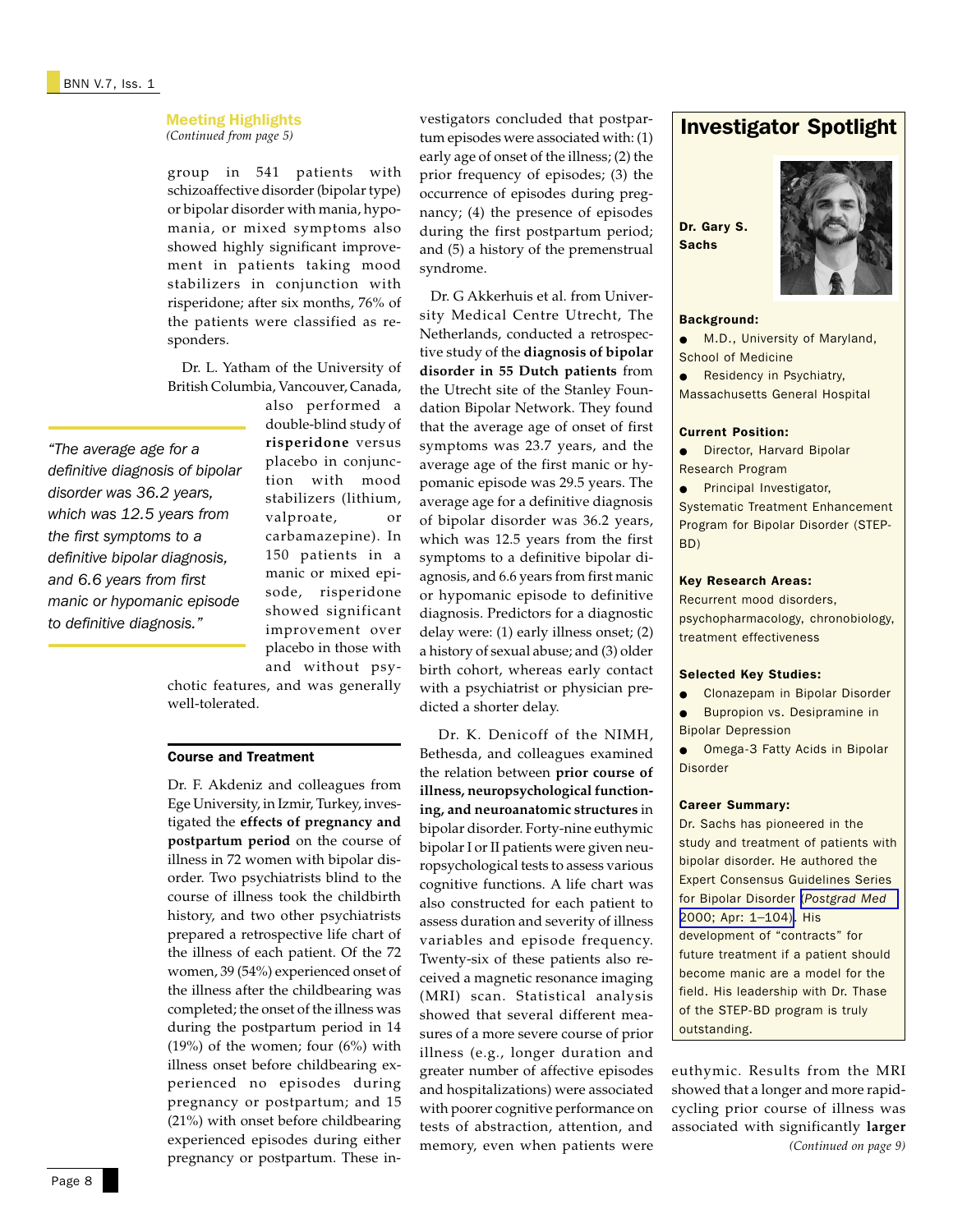### Meeting Highlights *(Continued from page 8)*

volumes of the temporal lobes as well as the third ventricles, and a **larger** right hippocampal volume was also associated with poorer neuropsychological functioning.

 Dr. Denicoff and Stanley Foundation Bipolar Network associates also assessed **morbidity** in 202 patients followed for one year in the Network. Of the 202 patients, 77% were bipolar I, 18% bipolar II, 3% bipolar Not Otherwise Specified (NOS), and 2% schizoaffective, bipolar type. Patients were interviewed monthly and administered the prospective Life Chart Methodology to rate their mood daily. A large percentage (51%) of the group had a history of rapid cycling. Despite optimal treatment with mood stabilizers and adjunctive medications, 19% of the patients were hospitalized in the prospective year, 14% became psychotic, and 43% experienced dysphoric mania. Patients experienced an abnormal manic or depressive mood on 49% of the days. Thus, patients remained symptomatic on about half the days in the year with an average of 10.7 weeks of moderate or greater degrees of depressive dysfunction.

 Researchers at the University of Barcelona, Spain, examined the issue of **treatment noncompliance** in a sample of 200 euthymic bipolar patients. Dr. F. Colom and colleagues assessed treatment compliance and its clinical correlates in 200 bipolar patients in remission using compliance interviews, tests of plasma concentrations of mood stabilizers, and two structured interviews. Almost 40% of the patients were judged to be mildly or poorly compliant with treatment. Comorbidity with personality disorders was strongly associated with poor compliance, and poorly compliant patients had a higher number of previous hospitalizations, but reported fewer previous episodes than well compliant patients.

 Dr. R. Licht et al. from the Stanley Bipolar Center in Risskov, Denmark, looked at the **2-year outcome** in 148 Danish bipolar patients who **began lithium prophylactic treatment** from 1993 to 1998. The patients had had at least two episodes within the last five years; the average age was 45.7 years, and 62% were women. In 89% of the cases, lithium was the only mood stabilizer given. During the 2-year follow-up, 22% of the patients had an episode recurrence that necessitated readmission to the hospital, and 20% discontinued treatment prematurely. An episode recurrence was independently associated with living alone and age below 45 years. Discontinuing treatment was associated with a history of substance abuse.

 Increased risk of schizophrenia has been associated with season of birth, second trimester exposure in utero to influenza, urbanicity of place of birth, and some sibship (all siblings from one parental group) characteristics. Dr. P. Mortensen and co-workers of the Department of Psychiatric Demography, Arhus, Denmark, sought to determine whether any of these **risk factors** were also associated with bipolar disorder. After investigating the case register in Denmark of all patients given a bipolar illness diagnosis (out of a database of 3.5 million people), none of the risk factors noted above were associated with increased risk for bipolar disorder. The only variables significantly associated with risk for bipolar disorder were a family history of bipolar disorder, other affective disorders, or schizophrenia, as well as parental loss during childhood.

 Dr P. Mortensen and colleagues also examined a case register in Denmark of 10,242 patients with bipolar illness to determine whether or not **head injury was a risk factor for developing bipolar illness**. They found that head injury both during the last year before first admission to a psychiatric hospital and the period 1–5 years before first admission was associated with an increased risk for bipolar illness. There was no association with head injury prior to the last five years before first admission and no association between central nervous system infections and bipolar illness. The risk for other bone fractures possibly reflecting general accident proneness was significantly increased during the last year before first admission, but not increased during the period 1–5 years before first admission.

 Dr. T. Suppes and co-investigators from the Stanley Foundation Bipolar Network examined the **co-occurrence of hypomanic and depressive symptoms** in patients with bipolar disorder. Out of 10,560 observations in the Network, 788 (7.5%) met the criteria for

hypomania, and of those, 488 (62%) also had concurrent depressive symptoms. In this large cohort of prospectively studied patients with bipolar disorder, depressive symptoms co-occurred with hypomania in the majority of patients, suggesting that dysphoric hypomania is a more common presentation of the illness than previously recognized.

*"In this large cohort of prospectively studied patients with bipolar disorder, depressive symptoms cooccurred with hypomania in the majority of patients, suggesting that dysphoric hypomania is a more common presentation of the illness than previously recognized."*

 Dr. M. Tohen and colleagues in the McLean First-Episode Project (McLean Hospital, Belmont, Massachusetts) studied **syndromal and functional recovery** in 219 patients with major affective disorders and psychotic features. Syndromal recovery was determined using DSM-IV criteria for affective illness, and functional recovery was defined as gaining vocational and residential status equal or superior to baseline. Syndromal recovery was reached by 65%, 82%, 91%, and 97% of subjects by three, six, 12, and 24 months, respectively. The timeto-syndromal-recovery did not differ significantly by sex or initial illness *(Continued on page 10)*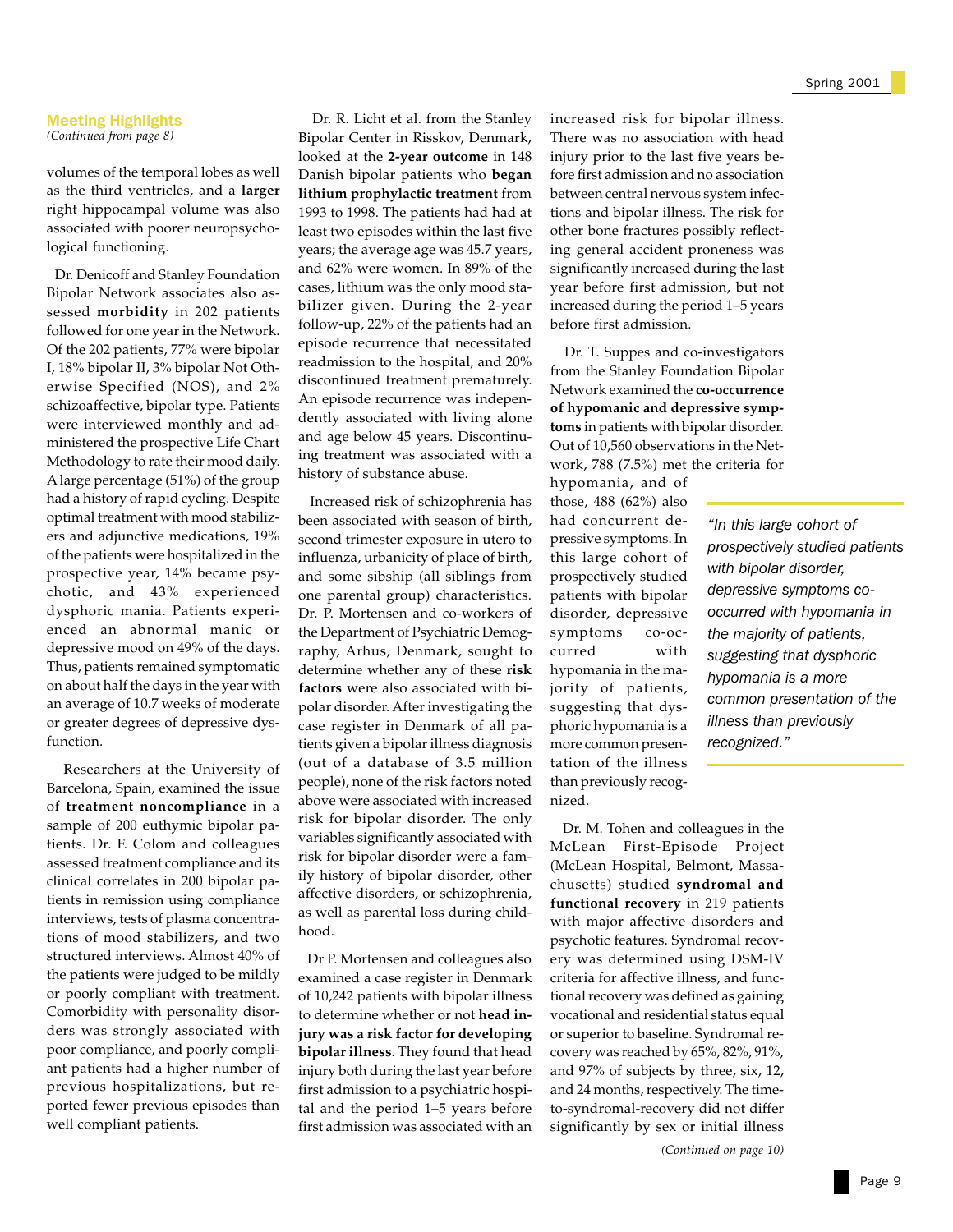*(Continued from page 9)*

severity, but was shorter in patients who were bipolar, married, at least 30 years old at onset, without comorbidity, who were discharged after shorter hospitalization, and with less polypharmacy. Func-

*"The euthymic bipolar patients showed impairments in tests of verbal learning and memory compared to controls, and these impairments correlated with the number of manic episodes."*

tional recovery by six (32%) and 24 (37%) months was 2–2.5 times less likely than syndromal recovery. In fact, **63% of patients who had recovered syndromally had not recovered functionally by two years**. Functional recovery

was associated with older age-atonset and shorter hospitalization.

 Dr. E. Hoyer and investigators from the Department of Psychiatric Demography, Arhus, Denmark, sought to identify **risk factors associated with suicide** in patients with bipolar disorder, and examined the records of all people in Denmark hospitalized for the first time because of bipolar disorder from 1973–1993. During the study period, 365 patients committed suicide and 95 (26%) of the suicides occurred during the first year after the first hospital admission for bipolar disorder. The risk of suicide was high immediately after admission and discharge. An increased risk of suicide was also associated with short duration of bipolar disorder, multiple admissions, male gender, and age. The study did not include patients treated solely as outpatients, and therefore conclusions are limited to those with the most severe illness.

### **Comorbidity**

Dr. E. Frank and co-investigators from the University of Pittsburgh School of Medicine and the University of Pisa, Italy, sought to determine the **clinical significance of lifetime panic spectrum symptoms** in the treatment of bipolar I disorder. The investigators believed that lifetime panic spectrum symptoms would be associated with higher levels of suicidal ideation and a poorer response to acute treatment in patients with bipolar I disorder. Forty-five patients completed a self-report measure of lifetime panic/agoraphobic spectrum symptoms. More than half of the patients reported panic spectrum features above a predefined clinical threshold, and these lifetime symptoms were associated with a history of more prior episodes of depression, higher levels of current depressive symptoms, higher levels of suicidal ideation, and an 18-week delay in acute treatment response. Patients with high scores were also more likely to be treated for depressed or mixed/ cycling mood states versus pure mania. Even after controlling for the predominant mood state treated, the negative clinical implications of lifetime panic spectrum symptoms remained significant.

 Dr. M. Frye et al. of the Stanley Foundation Bipolar Network examined the **lifetime prevalence rate of alcohol abuse comorbidity** and its subsequent course of illness in 267 patients in the Network. In this patient sample, 49% of men versus 29% of women reported a history of alcohol abuse or dependence, but the relative risk compared with the general population was much greater for women (six times) versus men (1.9 times). Bipolar women with a history of alcohol use were more likely than women without such a history to have a greater number of prior major depressive episodes, hospitalizations for depression, other psychiatric illnesses, and an ultra rapid cycling course of illness. None of these measures were more prevalent in the bipolar men with alcohol use than men without such history.

● Clinicians should ask females with bipolar illness about substance abuse and develop treatment and prevention regimens accordingly!

 G. Leverich and co-investigators from four other Stanley Foundation Bipolar Network sites presented data on **comorbidity** from almost 300 bipolar outpatients in the Network. Seventy-seven percent of these patients met criteria for a comorbid personality disorder, based on a selfreport on the PDQ-4+. Patients with these personality disorders reported an earlier illness onset, experienced a longer time to first treatment, had been ill longer at study entry, experienced more severe episodes over time and decreased functioning between episodes, and reported a higher incidence of negative life events prior to both the first and the most recent episode.

 Leverich et al. also examined the impact of **physical or sexual abuse** on the course of bipolar illness. A history of either early physical abuse (27%) or sexual abuse (28%) compared to patients without such a history, was associated with increased comorbidities, including drug and alcohol abuse, a history of increased medical comorbidities, earlier illness onset, faster cycling frequencies, and more negative life events prior to the first and most recent affective episode. Physical abuse was highly associated with increasing severity of mania and sexual abuse with an increased incidence of suicide attempts.

### Cognitive Functioning

Dr. J. Cavanagh and colleagues from the University of Glasgow, UK, performed a case control study examining **neuropsychological abnormalities in euthymic bipolar patients**. Euthymic bipolar patients were matched with healthy controls for age, sex, and premorbid IQ, and a neuropsychological battery of tests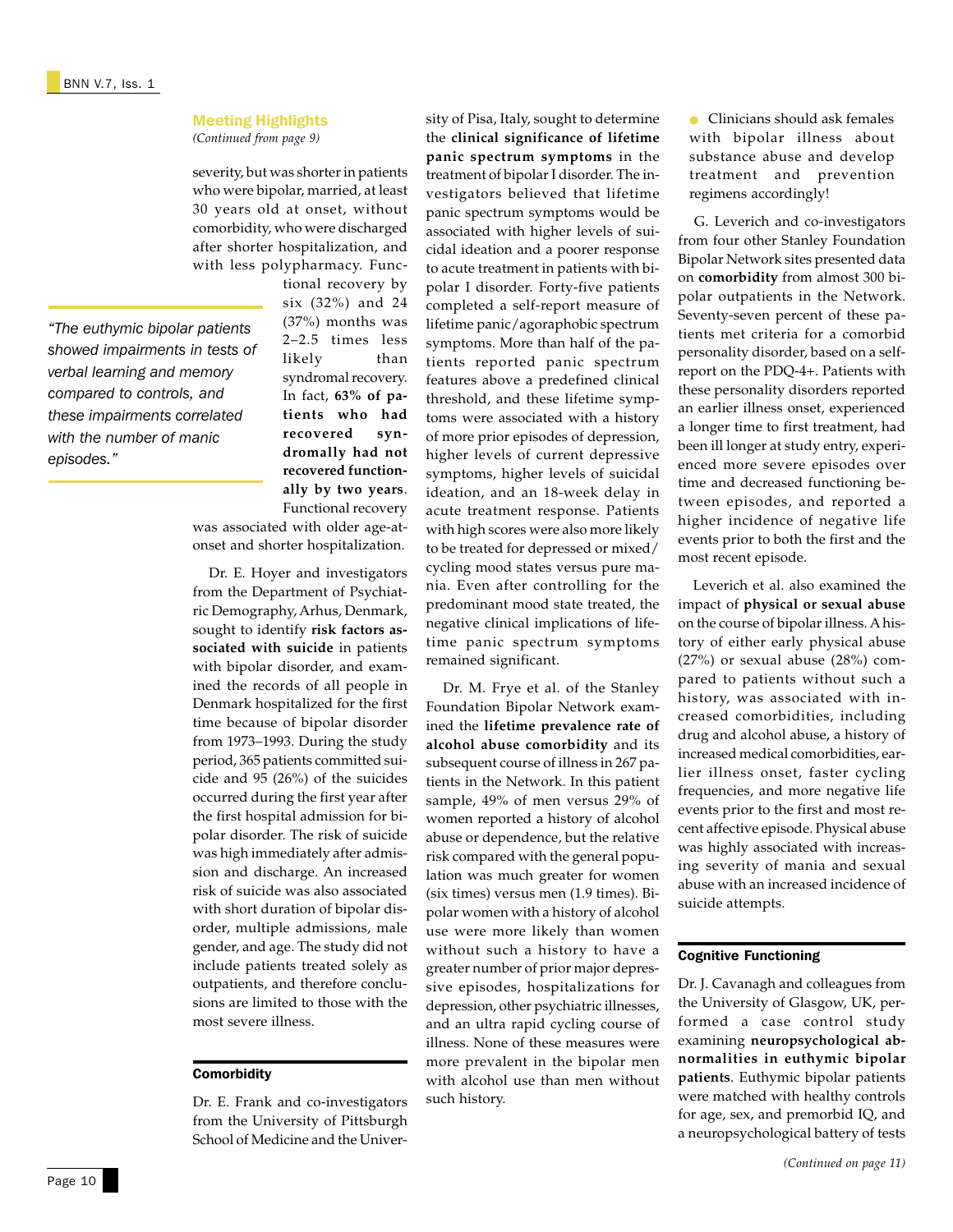*(Continued from page 10)*

of executive function and memory was given. The euthymic bipolar patients showed impairments in tests of verbal learning and memory compared to controls, and these impairments correlated with the number of manic episodes. These data suggest that neuropsychological abnormalities which may be of clinical consequence may increase as a function of the number of prior episodes.

 Dr. J. Thompson et al. from the Stanley Bipolar Affective Disorders Centre, Newcastle Upon Tyne, UK, also studied **neuropsychological function in euthymic bipolar patients**, and found that these patients demonstrated a clear deficit in verbal learning, in generating words, and on other measures of executive function; these results suggest that residual cognitive impairments often persist, even after symptomatic recovery.

### Brain Structure

Dr. C. Ashton and coworkers from Royal Victoria Infirmary and Newcastle General Hospital, Newcastle Upon Tyne, UK, studied quantitative **electroencephalogram** (EEG), **cognitive performance**, and **magnetic resonance imaging** (MRI) **abnormalities** in young euthymic bipolar patients. Fifty euthymic bipolar patients and 26 controls underwent an MRI scan. Twenty-nine of the 50 patients also had an EEG recording and took a range of neurocognitive tests. They found that young bipolar patients have smaller left and right temporal lobe volumes than controls, mainly in females. Young bipolar patients also had an excess of MRI white matter lesions (as many have previously reported), a global increase in EEG power, and cognitive impairments.

 Dr. D. Barbenel and colleagues used structural and functional MRI to investigate the **cingulate cortex** in euthymic bipolar patients. Subjects

performed a paced verbal fluency task, in each of three induced mood states, on the functional MRI. The verbal fluency task activated a neuroanatomical network involving the anterior cingulate cortex, dorsolateral prefrontal cortex, and other frontal structures, consistent with previous studies. The investigators did not find significant deactivation of the superior temporal gyrus with verbal fluency in bipolar patients. Specific comparison of verbal fluency activation across all mood states between patient and control groups highlighted functional deficits of the subgenual anterior cingulate in bipolar subjects.

 Dr. B. Baumann and investigators from the Stanley Bipolar Center, Magdeburg, Germany, examined the **postmortem brains of non-elderly patients** with a primary mood disorder as compared to non-psychiatric controls, to determine the total number of neurons and the number of serotonergic neurons in the ventral, dorsal and caudal tier of the dorsal raphe. They found that the total number of neurons in the ventral complex of the dorsal raphe was reduced in patients with a primary mood disorder by about 20%, although no difference was found between bipolar disorder and major depression. Neuron numbers of the dorsal and caudal subnucleus did not differ between patients and controls. Doses of antidepressants showed no correlation with total neuron numbers in any part of the dorsal raphe, but a positive correlation with serotonergic neurons in the ventral complex of the dorsal raphe. The investigators concluded that the structural changes in the dorsal raphe may contribute to impaired serotonergic innervation of brain regions which are involved in the pathology of mood disorders, and that antidepressants appear to increase serotonergic function in the dorsal raphe of depressed patients.

 Dr. A. Bertolino and researchers from the Clinical Brain Disorders and the Biological Psychiatry Branches of

the National Institute of Mental Health, Bethesda, Maryland, used proton magnetic resonance spectroscopic imaging (1 H-MRSI) to study the **hippocampal area** in 17 patients with bipolar disorder and in 17 controls. They found a reduction in the ratios for N-acetylaspartate (NAA) / creatine + phosphocreatine and for NAA/ choline-containing compounds in patients with bipolar disorder. They found no other significant effect of diagnosis or side, or their interaction in any other region. The researchers concluded that the selective reductions of NAA measures in the hippocampal area of patients with bipolar disorder suggest neuronal pathology in this area important in cognition and memory and add further evidence for its involvement in the pathophysiology of some of the defects in bipolar disorder. ■

## //www: bipolar

Websites with information on bipolar illness that may be helpful to you:

[www.nami.org](http://www.nami.org/)

National Alliance for the Mentally Ill

[www.ndmda.org](http://www.ndmda.org/)

National Depressive and Manic-Depressive Association [www.narsad.org](http://www.narsad.org/) National Alliance for Research on Schizophrenia and

**Depression** 

[www.bpkids.org](http://www.bpkids.org/)

The Child and Adolescent Bipolar Foundation

[www.bpso.org](http://www.bpso.org/)

Bipolar Significant Others

[www.nimh.nih.gov/publicat/childmenu.cfm](http://www.nimh.nih.gov/publicat/childmenu.cfm)

NIMH Child and Adolescent Mental Health

[www.clinicaltrials.gov](http://www.clinicaltrials.gov) NIMH Clinical Trial Database

[www.stepbd.org](http://www.stepbd.org)

Systematic Treatment Enhancement Program

for Bipolar Disorder

[www.edc.gsph.pitt.edu/stard](http://www.edc.gsph.pitt.edu/stard) Sequenced Treatment Alternatives to Relieve Depression

[www.ncbi.nlm.nih.gov/entrez/query.fcgi](http://www.ncbi.nlm.nih.gov/entrez/query.fcgi)

PubMed (National Library of Medicine)

[www.nih.gov](http://www.nih.gov)

National Institutes of Health

[www.bipolarnetwork.org](http://www.bipolarnetwork.org)

Stanley Foundation Bipolar Network